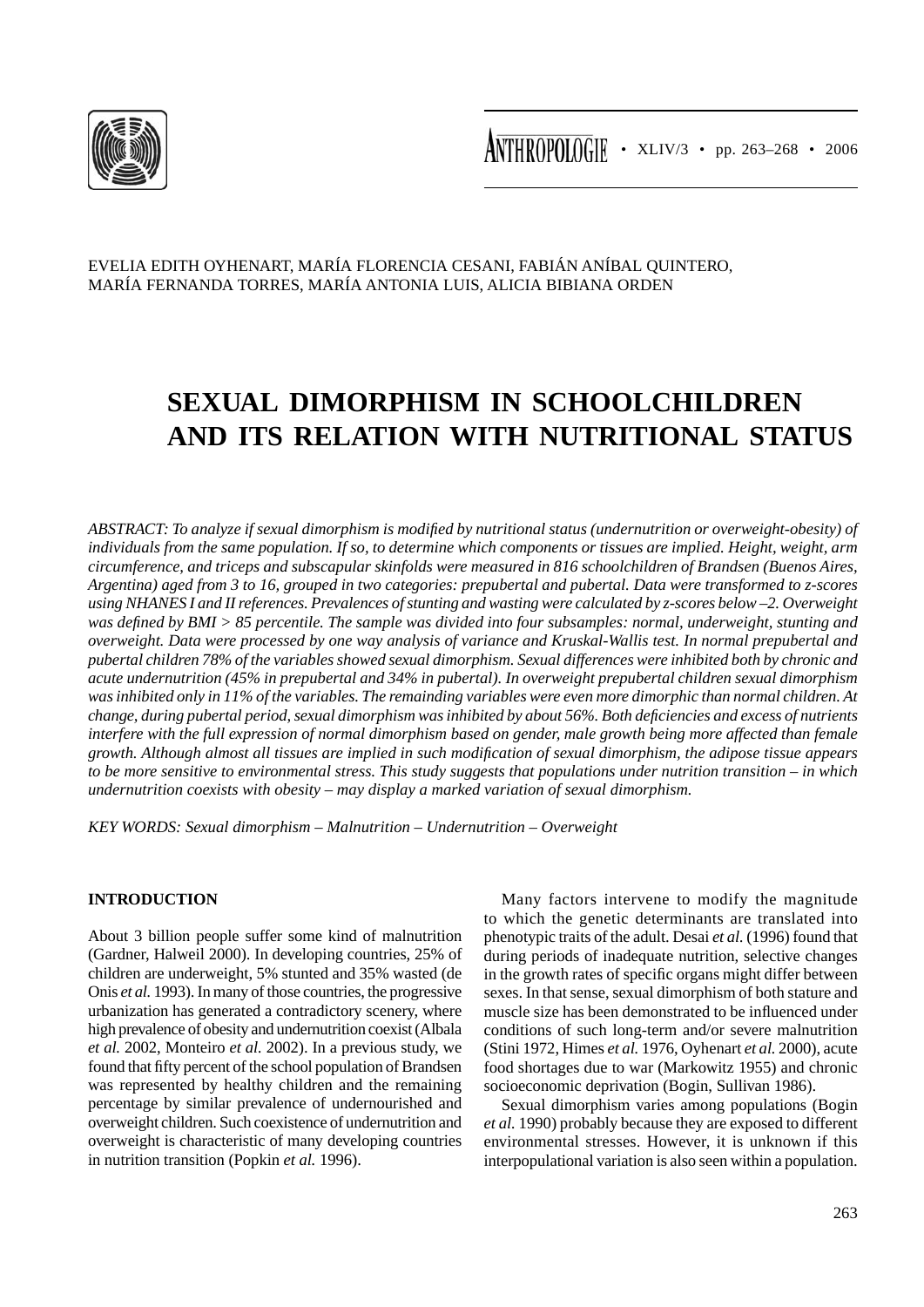The aim of this study was to analyze if the expression of sexual dimorphism may be modified by nutritional status (undernutrition/overweight-obesity) of individuals from the same population.

# **MATERIAL AND METHODS**

#### **Population**

The participants in the study were 816 individuals (414 males and 402 females) aged from 3 to 16 years, who attend public schools of the city of Brandsen (Buenos Aires province, Argentina). The children participated in the study upon written consent of their parents or legal guardian. The schools were located in the suburbs of the city, and schoolchildren were coming from families inhabiting those suburbs. More than 80% of children belonged to poor families, as a consequence of the closure of factories and absence of permanent employment. At school children received daily food assistance (breakfast and lunch). Such characteristics allow defining this population to be of low socioeconomic status.

#### **Anthropometry**

The measurements were made at the local school by one of the trained authors (M.F.T), from October to November 2002. The survey was carried out following standard protocols (Lohman *et al.* 1988). Body weight (BW) was measured in kilograms on a lever scale (100g of accuracy) with subjects lightly clothed. Height (H) was measured in centimetres using a movable vertical anthropometer (1mm of accuracy). Head circumference (HC) and upper arm circumference (UAC) were measured in centimetres using a flexible steel tape (1mm of accuracy). Triceps and subscapular skinfolds (TS and SS respectively) were measured in millimetres with a Lange calliper (1mm of accuracy). Body mass index (BMI), upper arm muscle area (UMA) and fat area (AFA) were calculated according to Frisancho (1990). Scale and skinfold calliper were calibrated before each measurement session.

Children were grouped into two categories: prepubertal (3–10 years of age for males and 3–9 years of age for females) and pubertal (11–16 years of age for males and 10–16 years of age for females).

All data were transformed into z-scores using the NHANES I and NHANES II references (Frisancho 1990). Z-score values of less than –2 for weight-for-age and height-for-age, were used to determine the prevalence of underweight and stunting (Gorstein *et al.* 1994). Overweight was defined by  $BMI > 85$  percentile. Thus, the sample was constituted by four sub-samples: normal (N), underweight (U), stunting (S) and overweight (O) (*Table 1*). Percentages of normal, underweight, stunted and overweight in prepubertal and pubertal children are shown in *Table 2*.

#### **Statistical analysis**

The goodness of fit for the frequency distributions was estimated by the Kolmogorov-Smirnov test for one sample. Except subscapular skinfold, all variables showed normal distribution. Data were processed by one way analysis of variance (ANOVA) or two samples Kruskal-Wallis test (KW). The statistical work was made by the SPSS 7.0 program.

For graphical comparisons, mean values were standardized by the Relative Difference between Means (RDM %). For sexual comparisons: RDM=  $100*(X1-X2)$ / X1, being X1=mean values in males and X2=mean values in females. This standardization method has been frequently employed (see Oyhenart *et al.* 1998). In its current form, it reduces any difference to a percent value which cannot be affected by scaling and sense.

TABLE 1. Sample composition.

| Nutritional status |              | Prepubertal    | <b>Pubertal</b> | <b>Total</b>   |     |
|--------------------|--------------|----------------|-----------------|----------------|-----|
|                    | <b>Males</b> | <b>Females</b> | <b>Males</b>    | <b>Females</b> |     |
| Normal             | 146          | 105            | 81              | 115            | 447 |
| Underweight        | 29           | 24             | 28              | 30             | 111 |
| Stunting           | 56           | 45             | 24              | 38             | 163 |
| Obesity            | 43           | 23             | ┑               | 22             | 95  |
| Total              | 274          | 197            | 140             | 205            | 816 |

TABLE 2. Prevalences according to nutritional status.

| <b>Nutritional status</b> | <b>Prepubertal</b> | Pubertal |
|---------------------------|--------------------|----------|
| Normal                    | 53.3%              | 56.8%    |
| Underweight               | 11.3%              | 16.8%    |
| Stunting                  | 21.4%              | 18.0%    |
| Obesity                   | 14.0%              | 8.4%     |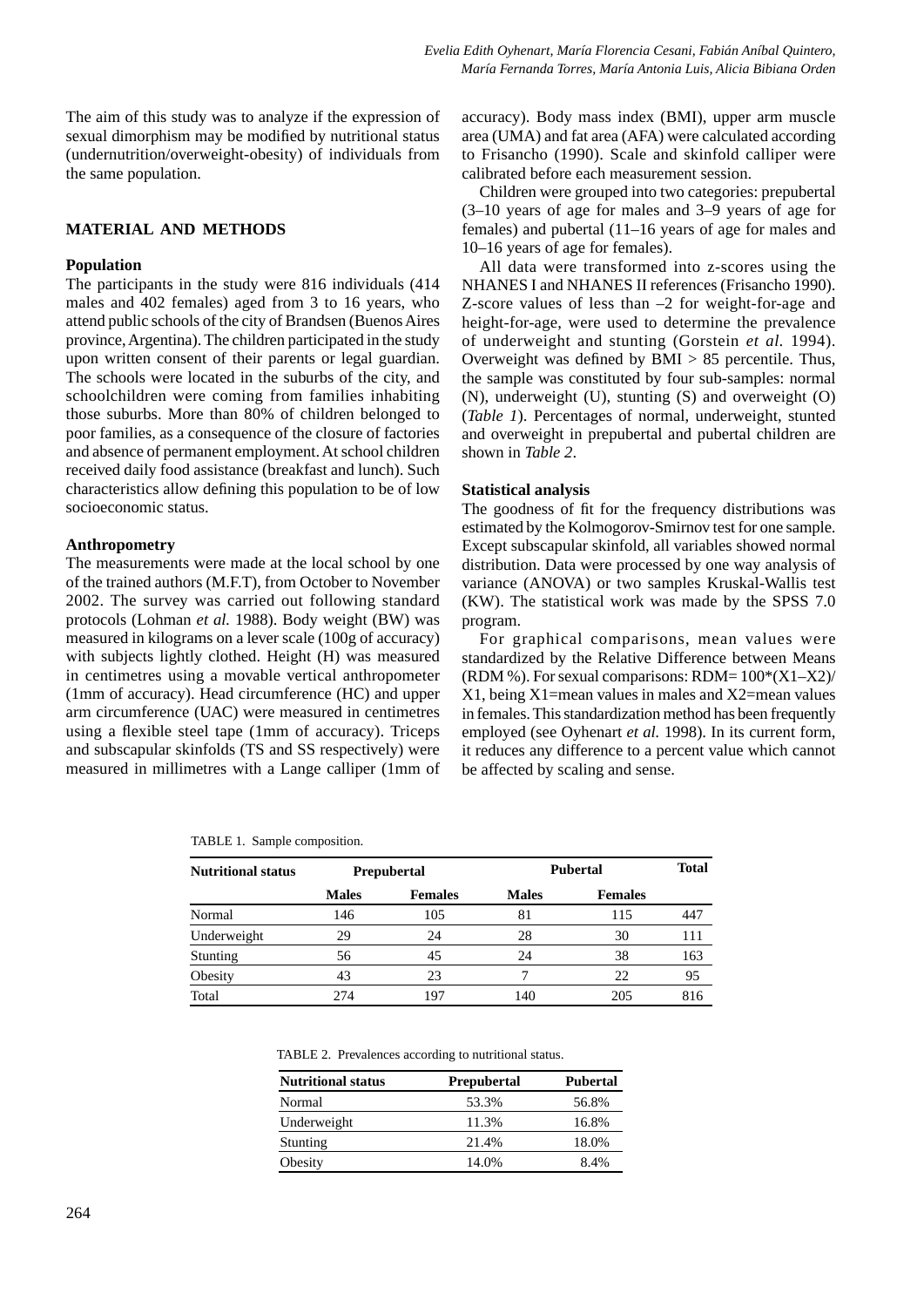### **RESULTS**

*Table 3* presents statistical differences between sexes. For prepubertal and pubertal normal children there were significant differences in body weight, height, head circumference, both skinfolds and upper arm muscle area. BMI was dimorphic only in prepubertal and AFA in pubertal.

Underweight children showed significant differences in tricipital and subscapular skinfolds and fat area in pre and pubertal categories, while body weight, BMI, head circumference and muscle area were dimorphic in pubertal children.

In the stunted, head circumference, tricipital and subscapular skinfolds were sexually dimorphic in both categories. Pubertal boys and girls only differed in arm fat area.

Overweight children showed prepubertal and pubertal dimorphism in head circumference and muscle area, while body weight, BMI, arm circumference and height were dimorphic in prepubertal.

#### **DISCUSSION**

Human sexual dimorphism is a complex phenomenon strongly linked to growth and development (Loth, Henneberg 1996). It appears that whereas the potential for sexual differences in growth has been established during prenatal development, that potential remains latent until the hormonal shifts associated with puberty occur (Stini 1985). Our study indicated that in healthy children, significant gender differences in body composition were evident, well before the onset of puberty as well as after puberty. In both categories 78% of the variables, which represent the growth in body mass (body weight, body mass index), skeletal (height, head circumference), adipose (skinfolds and fat mass) and muscle (muscle mass), displayed sexual differences (*Figure 1*). Such sexual dimorphism results in a greater growth in males than in females, except the adipose mass which is greater in girls. These results are in accordance to those by Malina (1969, 1978), who reported that adipose tissue comprises approximately 15% of body weight in males and about 27% in females. Females are systematically fatter than males during lifespan. This sex difference in fatness increases slowly from birth to puberty (Bailey 1982). Accordingly, during the pubertal period sex differences in body composition especially in fat mass, increased about 24%. Sex differences in muscle tissue also became more pronounced during pubertal period, muscle mass being greater in boys than in girls.

Sexual dimorphism was inhibited by chronic and acute undernutrition, in both prepubertal (45%) and pubertal (34%) categories. Growth retardation in weight, height, head circumference and muscle mass lead to changes of normal sexual dimorphism as a consequence of relatively lower male growth, which became closer to female growth pattern. However, while some sexual differences decreased significantly, those related to adipose tissue became more dimorphic, i.e. boys lost more fat than girls. Similar results were obtained in past and modern Argentinian populations of different ethnic background (Baffi, Cocilovo 1989, Pucciarelli *et al.* 1993, Oyhenart *et al.* 2000, Torres *et al.* 2000). Differences between boys and girls in the rate of change of anthropometric variables are supported by earlier findings reported by Stinson (1985). She suggested that the growth performance of boys is more negatively affected by an impairment of living conditions than that of girls. Thus, females are better "buffered" against environmental determinants of growth than males (Stini 1982). The reasons for this phenomenon are still unclear. Nevertheless, the nutritional hypothesis states that anatomical, physiological, and metabolic requirements of pregnancy and breastfeeding promoted an evolution of hormonal mechanisms in females, which limits the influence of nutritional stress on body size, particularly in energetic reserves such as body fat stores (Brauer 1982, Buffa *et al.* 2001).

Overweight modified prepubertal sexual dimorphism at a lower grade than undernutrition. Sexual differences were inhibited in 11% of the variables, affecting the adipose tissue. At variance, those variables that represent

TABLE 3. Analysis of variance and Kruskal-Wallis (KW) tests for sexual comparisons.

| <b>Variables</b> |                    | <b>Normal</b> |                 |       | Underweight        |    |                 |    | <b>Stunting</b>    |       |                 | <b>Obesity</b> |                    |      |                 |        |
|------------------|--------------------|---------------|-----------------|-------|--------------------|----|-----------------|----|--------------------|-------|-----------------|----------------|--------------------|------|-----------------|--------|
|                  | <b>Prepubertal</b> |               | <b>Pubertal</b> |       | <b>Prepubertal</b> |    | <b>Pubertal</b> |    | <b>Prepubertal</b> |       | <b>Pubertal</b> |                | <b>Prepubertal</b> |      | <b>Pubertal</b> |        |
| BW               | 7.52               | **            | 5.27            | *     | 0.49               |    | 5.74            | *  | 3.90               |       | 0.02            |                | 7.84               | **   | 1.15            |        |
| BMI              | 6.95               | **            | 0.56            |       | 0.52               |    | 4.11            | *  | 1.61               |       | 0.52            |                | 6.27               | *    | 0.00            |        |
| <b>UAC</b>       | 1.25               |               | 1.21            |       | 0.83               |    | 3.32            |    | 0.08               |       | 0.21            |                | 5.76               | *    | 0.03            |        |
| H                | 4.57               | $\ast$        | 9.05            | $**$  | 0.14               |    | 3.52            |    | 2.40               |       | 0.93            |                | 7.69               | $**$ | 2.32            |        |
| HC               | 37.03              | **            | 14.19           | $***$ | 1.28               |    | 16.28           | ** | 8.30               | **    | 4.34            | $\ast$         | 15.84              | **   | 6.99            | $\ast$ |
| <b>TS</b>        | 6.44               | **            | 29.77           | **    | 11.53              | ** | 35.54           | ** | 5.67               | *     | 11.89           | **             | 0.46               |      | 1.08            |        |
| SS (KW)          | 7.92               | **            | 17.17           | **    | 8.09               | ** | 10.43           | ** | 8.90               | $***$ | 8.70            | **             | 0.16               |      | 0.75            |        |
| AFA              | 2.19               |               | 19.96           | $***$ | 9.16               | ** | 16.20           | ** | 2.65               |       | 7.60            | **             | 2.00               |      | 0.59            |        |
| <b>UMA</b>       | 10.84              | **            | 20.95           | $***$ | 1.17               |    | 14.51           | ** | 3.17               |       | 2.84            |                | 8.63               | **   | 0.38            | $\ast$ |

 $*$  p<0.05

\*\* p<0.01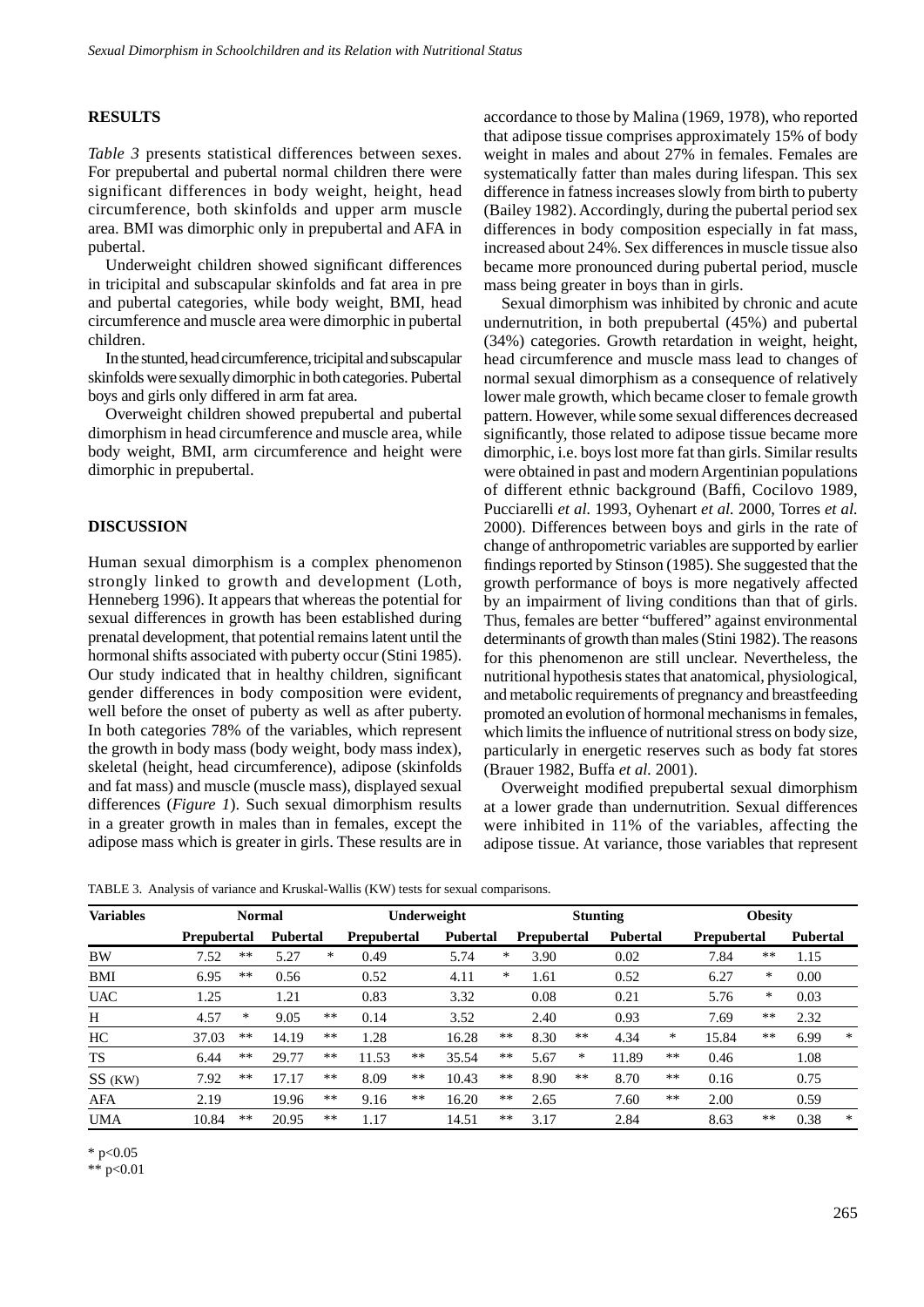

FIGURE 1. Comparison between sexes by Relative Differences between Means (RDM%) during prepubertal (grey bars) and pubertal (black bars) periods. BW: body weight; BMI: body mass index; UAC: Upper arm circumference; HC: head circumference; TS: Tricipital skinfold; SS: subscapular skinfold; AFA: Upper arm fat area; UMA: Upper arm muscle area.

the overall growth, as well as skeletal and muscle growth, were more dimorphic than in normal children. This opposite behaviour, i.e. inhibition and increase of sexual differences, can be explained by a relatively greater growth in males compared with females. During pubertal period, sexual dimorphism was inhibited by about 56% due to a relatively greater female growth in weight and stature. Additionally, overweight boys accumulated relatively more fat than girls. This fact reverted the normal fat pattern commonly associated to the pubertal growth spurt (timing determined by sexual maturation stage), in which female body composition undergoes a significant deposition of energy reserves (Kanbur *et al.* 2002).

# **CONCLUSIONS**

Both deficiencies and excess of nutrients interfere with the full expression of normal dimorphism based on gender, male growth being more affected than female growth. Although almost all tissues are implied in such modification of sexual dimorphism, the adipose tissue appears to be more sensitive to environmental stress.

This study suggests that populations under nutrition transition – in which undernutrition coexists with obesity – may display a marked variation of sexual dimorphism.

# **ACKNOWLEDGMENTS**

The authors are grateful to schoolchildren and their parents, local authorities, and educational and sanitary staff of Brandsen. This study was partially supported by the Comisión de Investigaciones Científicas de la Provincia de Buenos Aires (CICPBA), Municipalidad de Brandsen and Facultad de Ciencias Naturales y Museo (UNLP).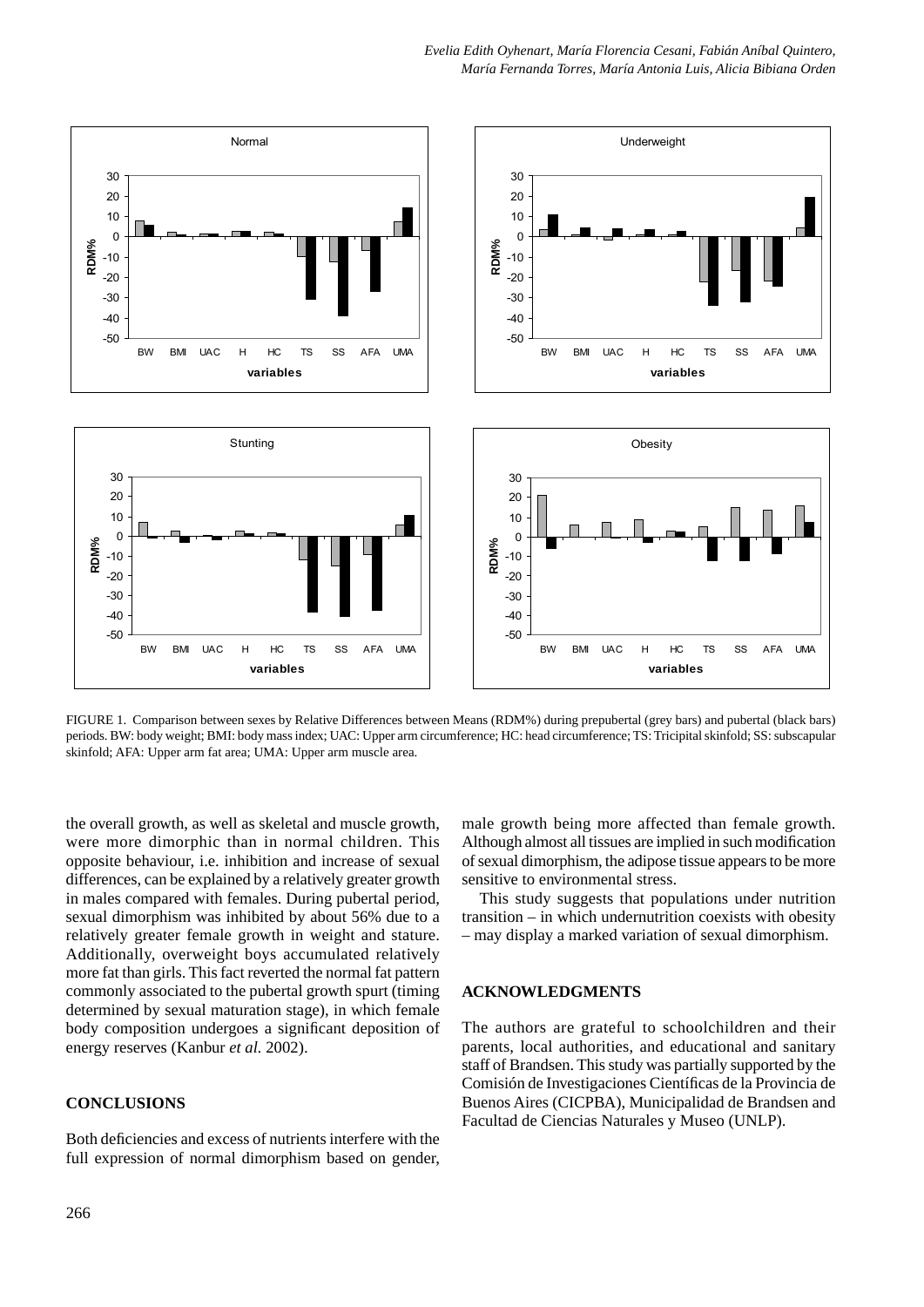## **REFERENCES**

- ALBALA C., VIO F., KAIN J., UAUY R., 2002: Nutrition transition in Chile: determinants and consequences. *Public Health Nutrition* 5: 123–128.
- BAFFI E. I., COCILOVO J. A., 1989: Evaluación del impacto ambiental en una población prehistórica: el caso de Las Pirguas, Salta, Argentina. *Revista de Antropología* 8: 39–43.
- BAILEY S. M., 1982: Absolute and relative sex differences in body composition. In: R. L. Hall (Ed.): *Sexual Dimorphism in Homo Sapiens.* Pp. 363–391. Praeger, New York.
- BOGIN B., SULLIVAN T., 1986: Socioeconomic status, sex, age, and ethnicity as determinants of body fat distribution for Guatemalan children. *Amer. J. of Phys. Anthrop.* 69: 527–535.
- BOGIN B., WALL M., MAC VEAN R. B., 1990: Longitudinal growth of high socioeconomic status Guatemalan children analysed by the Preece-Baines function: An international comparison. *Amer. J. of Hum. Biol.* 2: 271–281.
- BRAUER G. W., 1982: Size sexual dimorphism and secular trend: Indicators of subclinical malnutrition? In: R. L. Hall (Ed.): *Sexual Dimorphism in Homo sapiens.* Pp. 245–259. Praeger, New York.
- BUFFA E., MARINI E., FLORIS G., 2001: Variation in sexual dimorphism in relation to physical activity. *Amer. J. of Hum. Biol.* 13: 341–348.
- DE ONIS M., MONTEIRO C., AKRÉ J., CLUGSTON, G., 1993: The worldwide protein-energy malnutrition: An overview from the WHO global database on child growth. *Bulletin of World Health Organization* 71: 703–712.
- DESAI M., CROWTHER N. J., LUCAS A., HALES C. N., 1996: Organ-selective growth in the offspring of protein-restricted mothers. *British J. of Nutrition* 76: 591–603.
- FRISANCHO A. R., 1990: *Anthropometric Standards for the Assessment of Growth and Nutritional Status*. University of Michigan Press, Ann Arbor. 200 pp.
- GARDNER G., HALWEIL B., 2000: Overfeed and underfeed: the global epidemic of malnutrition*. Worldwatch Institute*. *Worldwatch Paper* 150: 4–68.

GORSTEIN J., SULLIVAN K., YIP R., DE ONÍS M., TROWBRIDGE

F., FAJANS P., CLUGSTON G., 1994: Issues in the assessment of nutritional status using anthropometry. *Bulletin of World Health Organization* 72: 273–283.

HIMES J. H., MARTORELL R., HABICHT J. P., YARBROUGH

- C., MALINA R. M., KLEIN R. E., 1976: Sexual dimorphism in bone growth as a function of body size in moderately malnourished Guatemalan preschool age children. *Amer. J. of Phys. Anthrop.* 46: 275–279.
- KANBUR N. O., DERMAN O., KINIK E., 2002: Prevalence of obesity in adolescents and the impact of sexual maturation stage on body mass index in obese adolescents. *Internat. J. of Adolescent Medicine and Health* 14: 61–65.
- LOHMAN T. G., ROCHE A. F., MARTORELL R., 1988: *Anthropometric Standardization Reference Manual.* Human Kinetics Books, Champaign, Illinois. 71 pp.
- LOTH S. R., HENNEBERG M., 1996: Mandibular ramus flexure: a new morphological indicator of sexual dimorphism in human skeleton. *Amer. J. of Phys. Anthrop.* 99: 473–485.
- MALINA R. M., 1969: Quantification of fat, muscle and bone in man. *Clinical Orthopaedics and Related Research* 65: 9–38.
- MALINA R. M., 1978: Growth and muscle tissue and muscle mass. In: F. Falkner, J. M. Tanner (Eds.): *Human Growth.* Vol. 2. Pp. 273–274. Plenum, New York.
- MARKOWITZ S. D., 1955: Retardation in children growth in Europe and Asia during World War II. *Hum. Biol.* 27: 258–273.
- MONTEIRO C. A., CONDE W. L., POPKIN B. M., 2002: Is obesity replacing or adding to undernutrition? Evidence from different social classes in Brazil. *Public Health Nutrition* 5: 105–112.
- OYHENART E. E., MUÑE M. C., PUCCIARELLI H. M., 1998: Influence of intrauterine blood supply on cranial growth and sexual dimorphism at birth. *Growth Development and Aging* 62: 187–198.

OYHENART E. E., TORRES M. F., PUCCIARELLI H. M.,

- DAHINTEN S. L., CARNESE F. R., 2000: Growth and sexual dimorphism in aborigines from Chubut (Argentina) I: Body analysis. *Acta Medica Auxologica* 32: 105–113.
- POPKIN B. M., RICHARDS M. K., MONTEIRO C. A., 1996: Stunting is associated with overweight in children of four nations that are undergoing the nutrition transition. *J. of Nutrition* 126: 3009–3016.

PUCCIARELLI H. M., CARNESE F. R., PINOTTI L. V.,

- GUIMAREY L. M., GOICOECHEA A. S., 1993: Sexual dimorphism in schoolchildren of the Villa IAPI neighborhood (Quilmes, Buenos Aires, Argentina). *Amer. J. of Phys. Anthrop.* 92: 165–172.
- STINI W. A., 1972: Reduced sexual dimorphism in upper arm circumference associated with protein deficient diet in a South American population. *Amer. J. of Phys. Anthrop.* 36: 341–352.
- STINI W. A., 1982: Sexual dimorphism and nutrient reserves. In: R. L. Hall (Ed.): *Sexual Dimorphism in Homo Sapiens*. Pp. 391–419. Praeger, New York.
- STINI W. A., 1985: Growth rates and sexual dimorphism in evolutionary perspective. In: R. Gilbert, J. Mielke (Eds.): *The Analysis of Prehistoric Diets*. Pp. 191–226. Academic Press, Inc, New York.
- STINSON S., 1985: Sex differences in environmental sensitivity during growth and development. *Yearbook of Phys. Anthrop.* 28: 122–145.

TORRES M. F., OYHENART E. E., DAHINTEN S. L., CARNESE

F. R., PUCCIARELLI H. M., 2000: Growth and sexual dimorphism in aborigines from Chubut (Argentina). II: Head and face analysis. *Acta Medica Auxologica* 32: 115–123.

Evelia Oyhenart

Centro de Investigaciones Básicas y Aplicada (CIGEBA)

Facultad de Ciencias Veterinarias

CC 296 -1900- La Plata, Argentina

Cátedra de Antropología Biológica

IV. Facultad de Ciencias Naturales y Museo

Universidad Nacional de La Plata (UNLP) Consejo Nacional de Investigaciones Científicas y Técnicas (CONICET)

E-mail: oyhenart@museo.fcnym.unlp.edu.ar

María Florencia Cesani Alicia Bibiana Orden

Centro de Investigaciones

en Genética Básica y Aplicada (CIGEBA)

Facultad de Ciencias Veterinarias (UNLP)

Consejo Nacional de Investigaciones Científicas y Técnicas (CONICET)

E-mail: mfcesani@fcnym.unlp.edu.ar

E-mail: borden@fcv.unlp.edu.ar